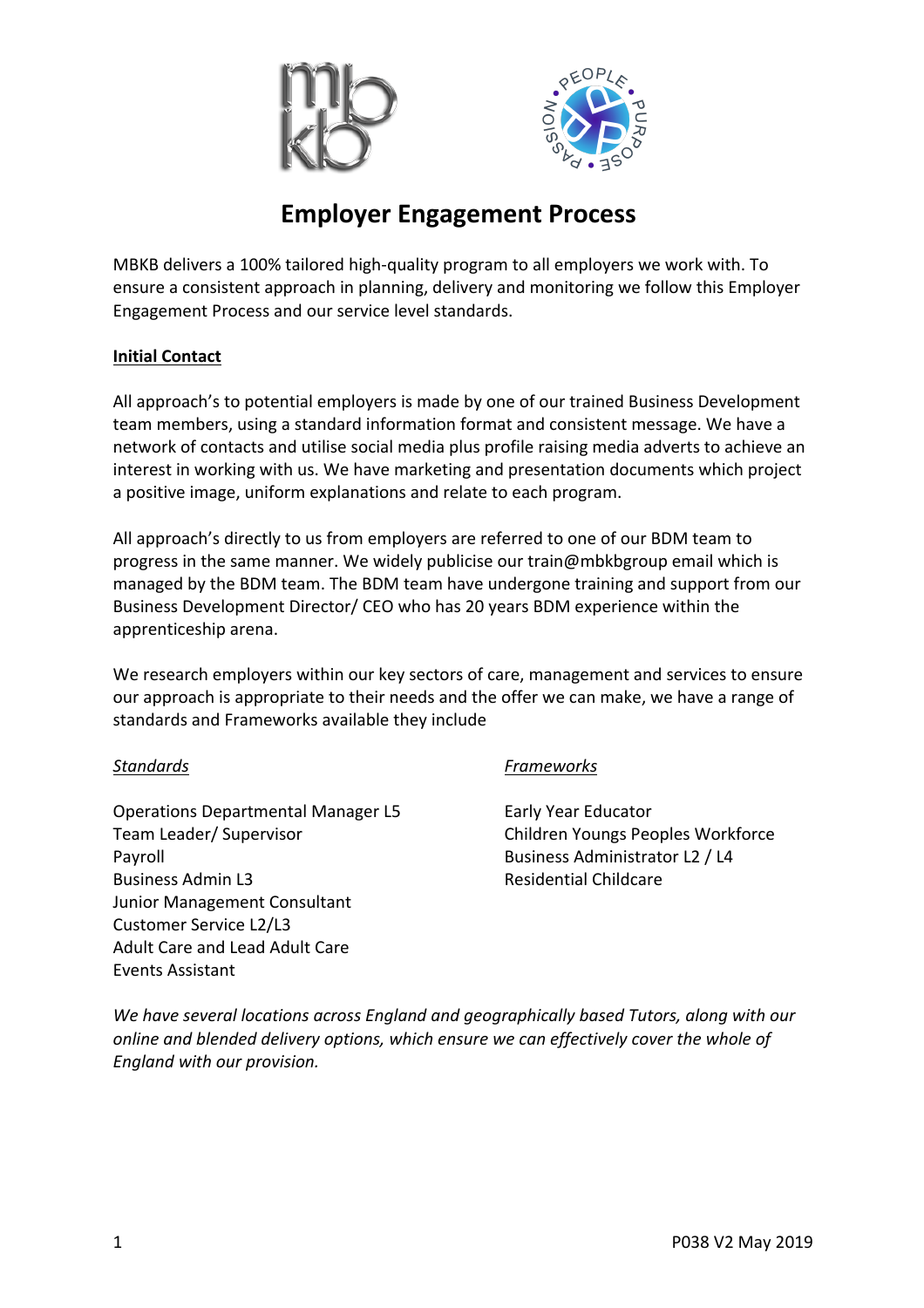



We maintain relationships with appropriate sector bodies and professional organisations to ensure our approach and training modules are up to date, reliable and assist the wider sector; to offer programs that flexibly meet the challenges faced by 'their' industry and help them build a workforce for the future. As an example, we work with Chartered Institute of Payroll Professionals to promote the apprenticeship route as a way of encouraging young people into this often overlooked sector, which has an aging workforce, we have co designed promotional materials and delivered joint engagement initiatives.

Geographically, we work across the whole of England, our blended delivery along with a regional spread of Tutors ensures we can offer diverse, blended and onsite delivery methods each tailored to the employer and their apprentice needs.

We utilise our social media channels for profile raising on our standards, options and good news stories, we engage fully with initiatives such as National Apprenticeship week to engage employers and apprentices, using branded consistent messages, ESFA logos' and hashtags.

We utilise direct contact via email and/or telephone to new clients, seeking out the L&D or HR Manager to offer a no obligation consultation via telephone, video conference or face to face, based on their preference. We carry out this initial meeting and discussion with the Employer, we listen to their needs and requirements and introduce them to our programs and delivery options. We have standard presentations that are run through, which cover the programs available from MBKB, the range of blended delivery options, the various training and assessments methods, 20% off the job training, Maths and English enrichment and the stages of Initial Assessments and multiple phase onboarding processes to actual commence a program. From this we complete an initial fact finder which enables us to offer the first draft of a tailored solution.

In terms of marketing and engaging new clients we are very fortunate that around 70% of all new employers come to us via word of mouth, as recommendations from existing apprentices and employers.

At initial discussions with the employers we refer them to both the Find an Apprenticeship (FAT) service and the Institute for Apprenticeships (IFA) to ensure they are fully informed of the range of apprentices that are available to them, including ones we do not deliver. We also discuss the FAT as an option for them to source a range of providers to ensure they can select the correct delivery method and compare success rate and satisfaction data, we explain how the course directory works and what to look for in comparing providers and their offer, including comparisons against MBKB. We introduce them to the Recruit an Apprentice service and explain how that works, including the use of our own recruitment team to help them source, filter and place new apprentices via NAS.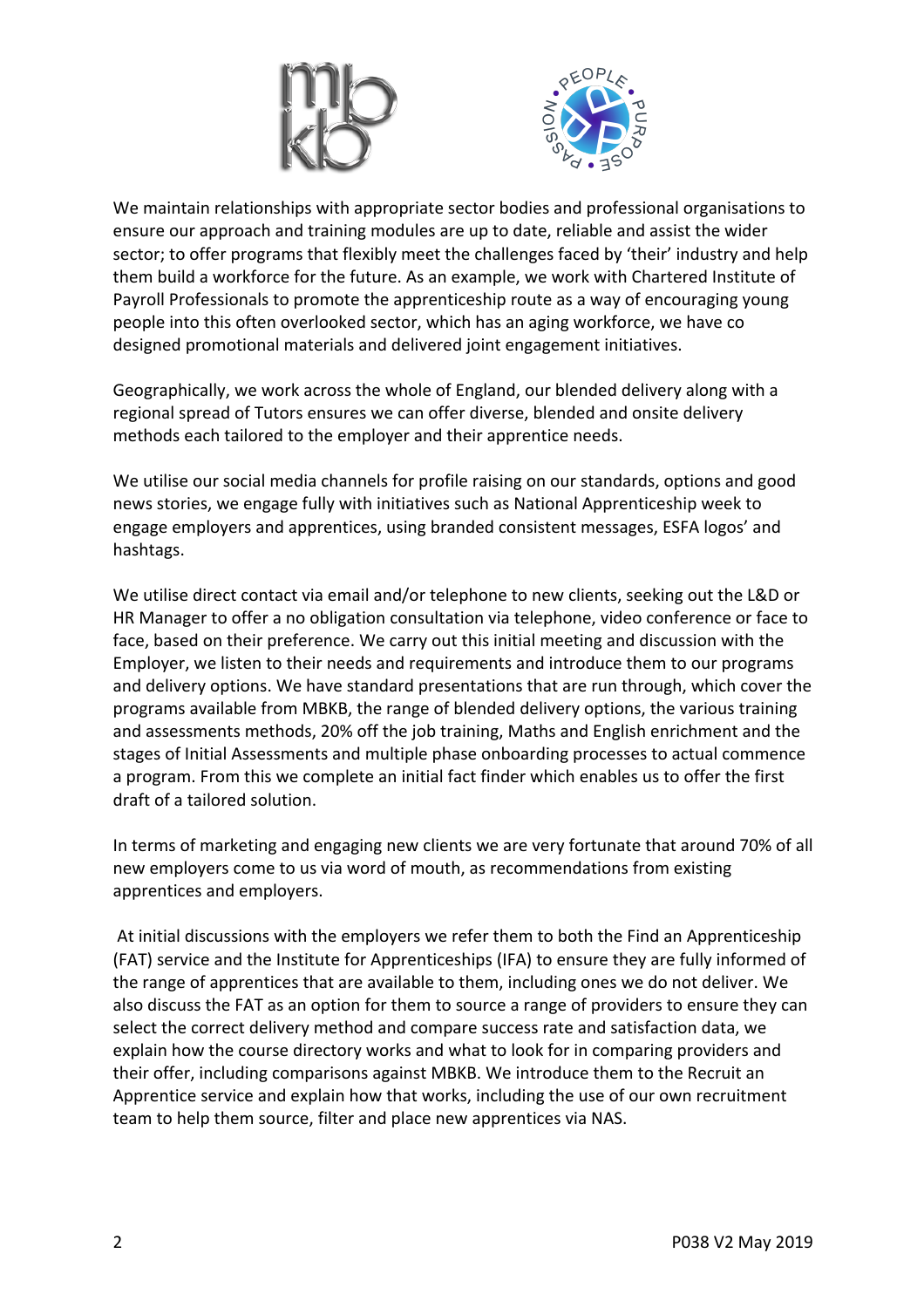



Our Business Development Manager is responsible for maintaining our course directory entries, monthly these are updated with new cohort intakes and additional course details. When we offer a new program or apprenticeship our BDM will add this, once we are ready to deliver.

We attend careers events at local and regional schools together with engaging in the job centres to promote vacancies and opportunities, all applications are handled via the recruit an apprentice website.

### **Pre-Program –**

Once an employer has stated they wish to work with us, together, we complete an Organisational Needs and Policy analysis, this is to ensure we can meet their need, that they have the correct and sufficiently detailed policies in place to support a program and that they fully understand their commitment. We check their legal status, company registration and EDRS number to ensure they are suitable and eligible to work with. It is at this stage that we issue our Apprenticeship Training agreement along with the terms and conditions. The Learner will now apply on line and begin their initial assessment onboarding stage.

The BDM team continue to work with the employer commencing the Employer Training Elements of the Learner Journey, collectively the employer and apprentice will also commence the skill scan, to highlight current competencies and development needs. Our delivery style will be drafted here to include face to face, online, classroom, webinars etc all tailored to each employer and the particular demands of their apprentice's role and the employer needs, examples include us planning visits to avoid  $3<sup>rd</sup>$  week of the month for some payroll workers, not allowing visits around mealtime in care homes, avoiding peak periods and sales in retail. At this stage we also offer and plan in for our Tutors to work shadowing within the employer's company, this allows the delivering tutor to get a full understanding of the values of the employers, their processes and challenges to ensure a truly unique bespoke program is achieved.

We complete a contact hierarchy as the starting point for managing our relationship with each employer on a continual basis. This document records who we will deal with at the Employer for each touch point along the program together with agreeing both the frequency and method of contact. The document lists the workplace mentor, supervisor, who and how to book visits, who will be engaged in 8 weekly reviews, who is the first aider and who we should submit the Overview progress reviews to (usually L&D Manager or HR), the frequency of the overviews, all employer and MBKB key personnel have their contact details listed along with additional 24/7 contact information.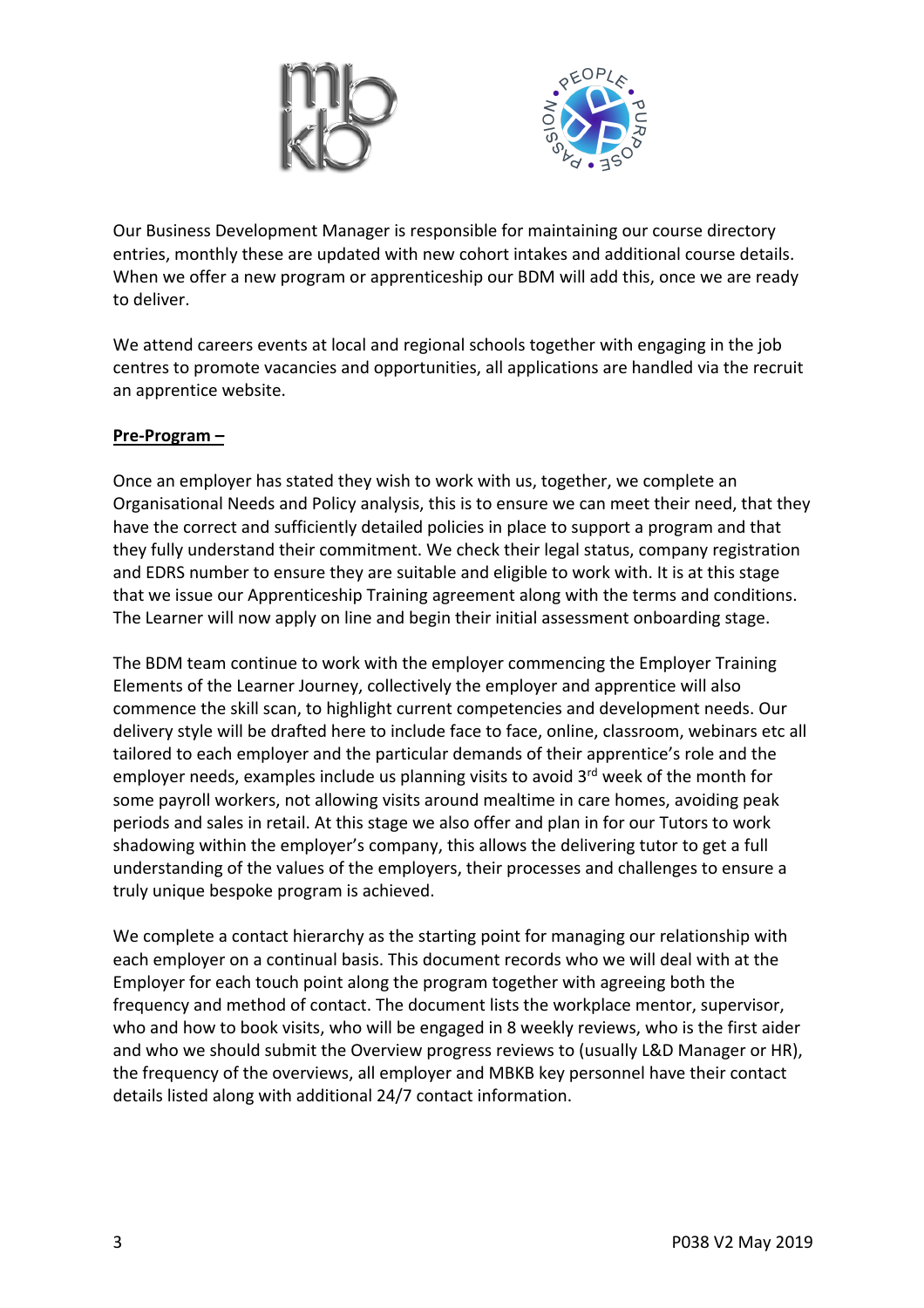



Within the contact hierarchy we also reference our service levels, comments/complaints procedure and appeals process; this fully details all our escalation processes with any concerns or issued from either employer or learner, discussing first contact, through to escalation to CEO, right through to Awarding and Funding body contacts should the complaint need to be suitably addressed. Full up to date contact details are maintained at all times, with various methods of contact to suit all needs.

The apprentice then completes the following Learner Initial assessments

- Enrolment Form
- Maths / English / Digital skills IA and Diagnostics
- Learning Styles
- Working Preferences
- Skill Scan for program including employability (for RPL analysis and planning)
- Health and Safety IA.

These results are discussed with the employer who then agrees an appropriate length of stay, a starting date (when the first tutoring session takes place; within the next 2 weeks) and the delivery cost (total negotiated price based on RPL and delivery method). Once agreed the onboarding phase 2 is booked with both the employer and the apprentice, this meeting covers the commencement of the learning journey, it is at this stage that we document and record employers on the job training, support and mentoring along with their desired outcomes for the apprentice during the course; all this is added to commence the learner journey to ensure we deliver our webinars, coaching and teaching in a manner consistent with the Employers requirements, covering topics that compliment developmental steps on the job.

Each of modules for apprenticeship programs have a range of delivery methods and support materials to not only address employers need but ensure we offer full flexibility in terms of delivering style, method, time, location even length. Our 100% tailored learner journey ensures the employer can completely design a program around their needs. Furthermore, individual learners within an employer's cohort can have their own learner journey, differing to their colleagues, therefore ensuring 100% bespoke programs. The Learning Journey is monitored at the 8 weekly review process with the employer and apprentice to ensure development is meeting the challenging and impactful targets set, is being undertaken on time, and is still consistent with the overall aim and learning outcomes. The opportunity to amend and add to the learner journey at these 8 weeks intervals is offered to ensure the Employer consistently has involvement and is able to adapt the program to any changing circumstances, visions or company developments.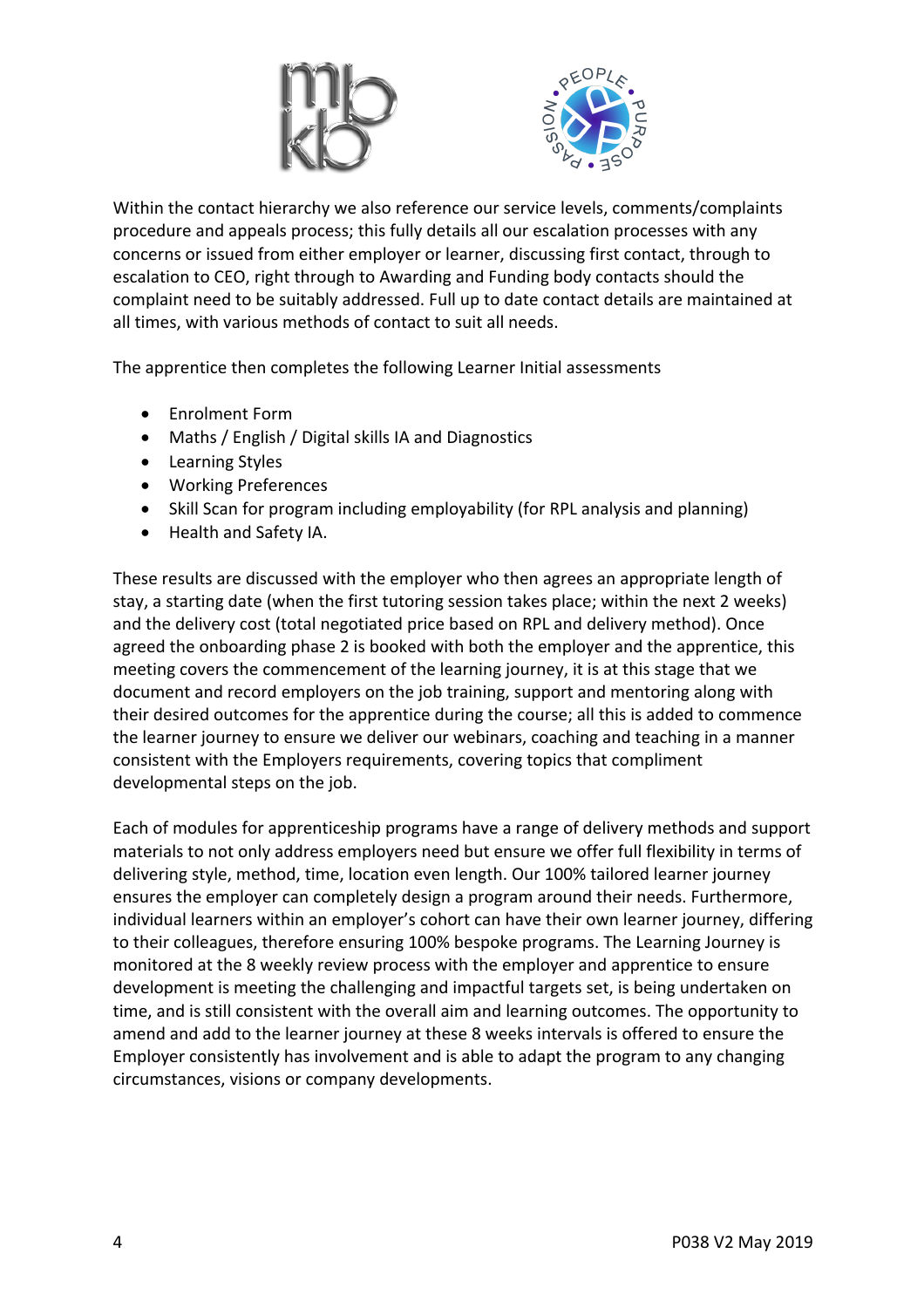



At this stage we also complete of the commitment statement, apprenticeship agreement and Apprenticeship Contract, induction module and the first training session. Following this visit and with the completed documents the apprentice is then added to our funding MIS (Pics).

## **Onboard –**

Once an Employer has engaged with us, we pride ourselves on the relationships we build and maintain throughout the program. Our contact hierarchy informs us who to deal with at each point and these include.

**Sessions (1-1)** – All 1-1s, which are generally every 3 weeks, are booked with the employer contact together with feedback being given to the designated contact following each session.

**MBKB Learner Journey / Skill Scan** – To ensure every single apprenticeship program is individually tailored to the employer and apprentice and both the employer and apprentice and fully engaged throughout, we have developed a detailed 4 stage initial assessment and skill scan, the results of which feed into create the learning journey document. Within each learner journey we have listed the vast menu of options for training, coaching and mentoring, multiple webinars, short courses and self-development modules all related to the program being undertaken. These are enhanced by our offer of additional development units for leadership, communication and future skills. Every module is offered in various delivery styles and frequencies to suit the employer and apprentice. This extensive menu allows for the start of the co-created learning program, where the employer and apprentice can choose development modules educated by the skill scan, to flexibly suit their individual learning and working styles, whilst also addressing the employers needs and requirements. The learner journey also makes allowance for additional 1-1 support in the form of the coaching and workplace mentoring. Monitored and updated at 8 weekly interval this document is one of the key engagement drivers used to deliver high levels of commitment from all parties.

**Impact and Progress Reviews** – Completed as a three way meeting with both Apprentice and Employer engaged, these are carried out every 8 weeks, utlising the learner journey and individual session plans, we examine the impact and progress made following tutoring, coaching and support, examining both the development in work activities but also personal growth, these meetings provide an excellent opportunity to ensure the employer is fully aware of progress to date and planned targets, whilst also providing a formal feedback record for each employer.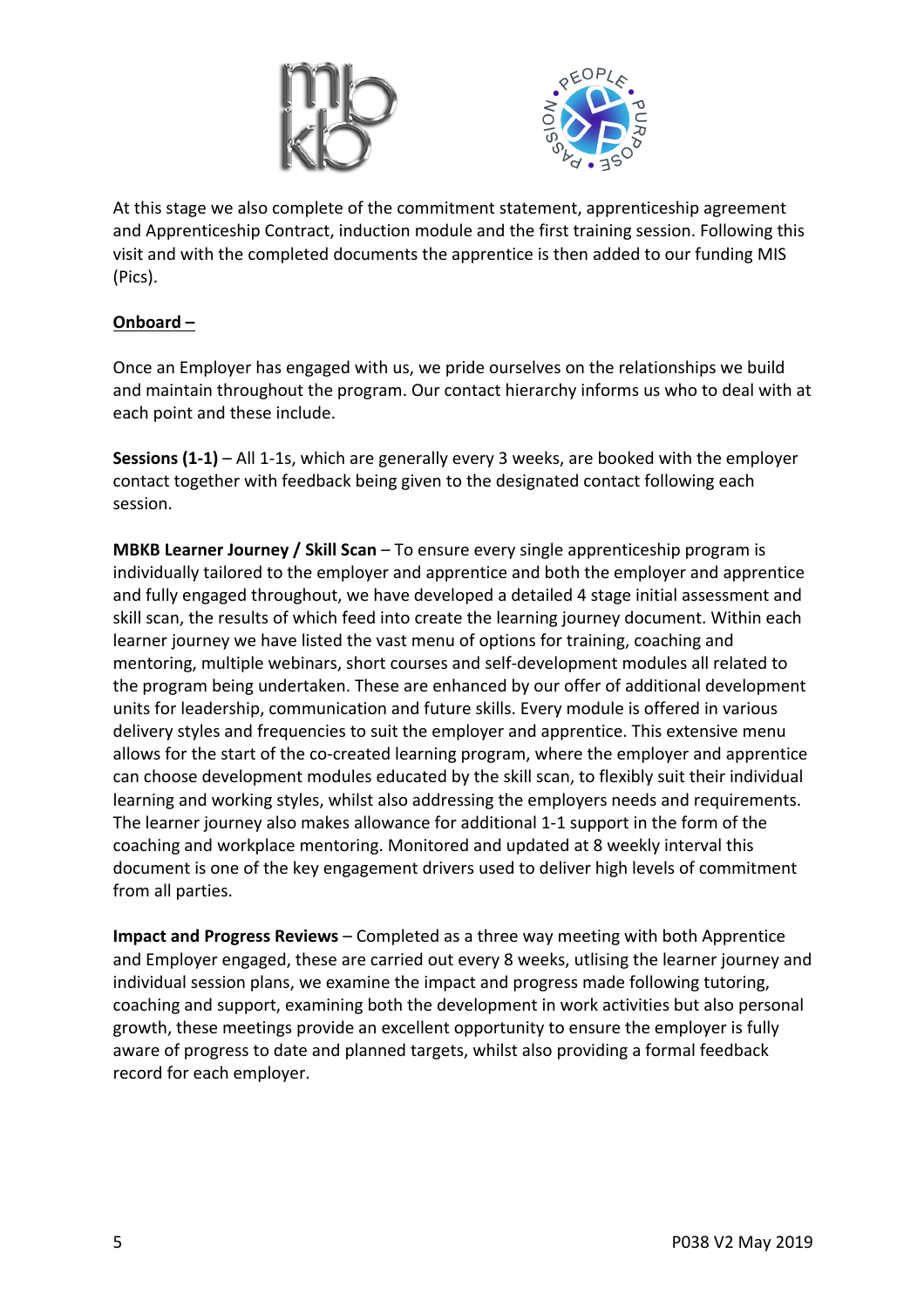



**Formal Progress Reports** – These are overview reports examining all an employer's apprentices. Completed 4/8 or 12 weekly, as per employers wishes. These reports are sent to our BDM team for initial inspection, who will then annotate and forward to the Employer. The BDM is checking progress against program and comparing to the Employers original aims and plans.

**Smart Assessor** – We use the Smart Assessor online portfolio system for all programs. Both apprentices and employers are given access rights which allow for their continual monitoring and review of the program. All sessions whether 1-1, remote, class room or mentoring and coaching are all recorded on Training / Assessment plans and recorded online in their Smart Assessor portfolio, this includes all work based and employer training and development activities.

**Surveys** – We issue surveys at start, mid-point and completion to every single apprentice, these are monitored weekly and fed directly into the delivery team should any issues or concerns arise. Quarterly the data is collated in used in team meeting, board of governor's meetings and as an educator of our Self-Assessment and Quality Improvement plans.

**Quality Team Observations** – Our Quality team carry out both remote and in the field sampling and observations of apprentice's sessions, reviews and work, examining quantity and quality of work produced. We also utilise these to discuss progress and satisfaction levels to date with the employer. As with the surveys instant issues are acted upon, with collation of data and results used for SAR and QIP.

1-1 Sessions and Impact progress reviews are monitored throughout the program by our Quality and Audit teams, collation of data and comments are created quarterly and used within team meetings and again SAR and QIP.

Employers are also issued a copy of the contract hierarchy which lists our key personnel and their contact details, this document is also within the resources on our website and Smart Assessor.

All our team have their own name@mbkbgroup email, which employers can contact them on at any time for any clarifications or queries, we have a strict out of office policy in which all absences will ensure email out of office is sent which contains alternative contact information to support apprentices and employers.